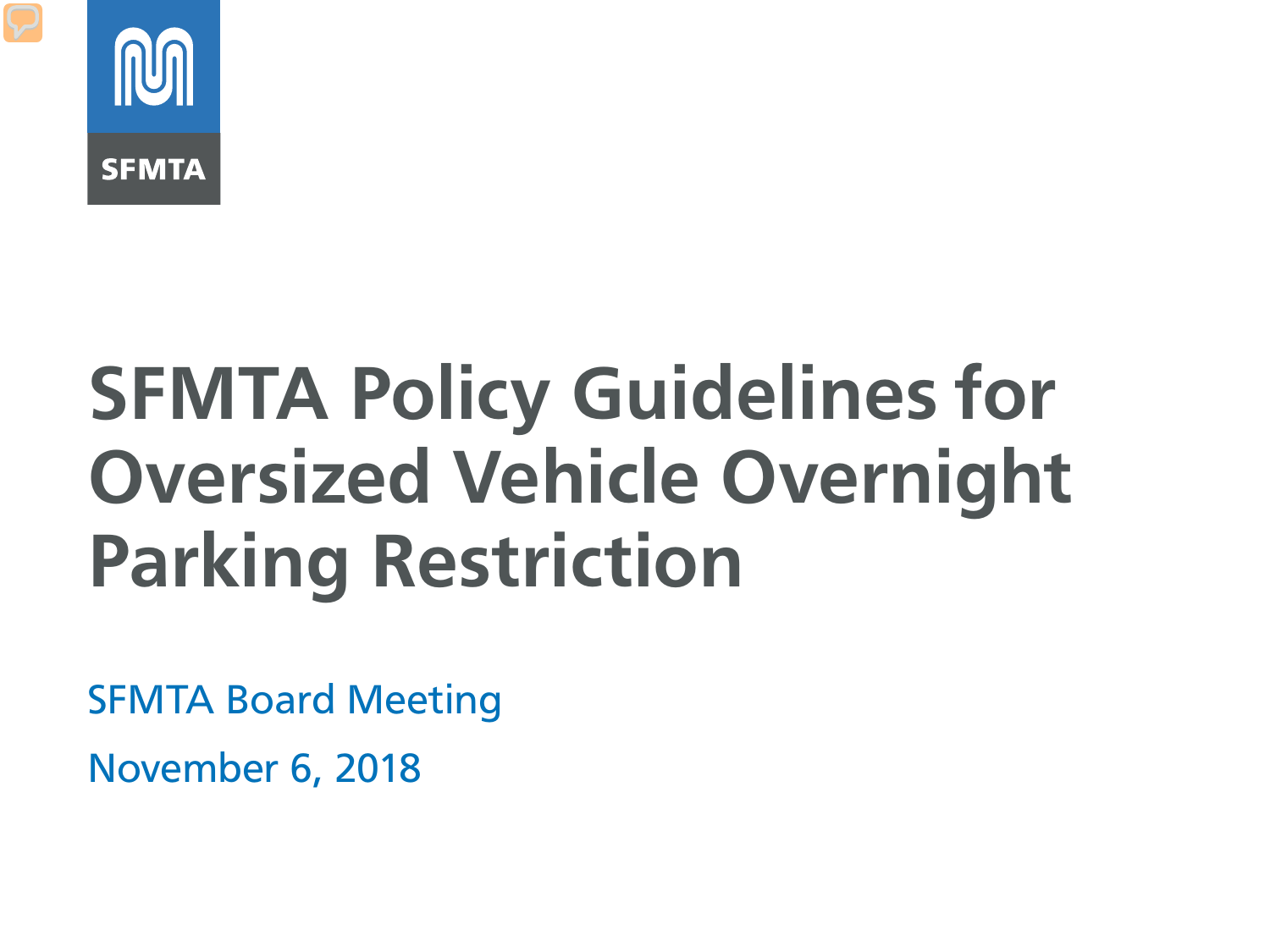#### **Potential impacts of oversized vehicles**

- Congest curb and limit access for other needs (parking, loading)
- When used for housing, present issues of public health, safety and quality of life

Vehicular habitation may be out of necessity or by choice

Citywide issue



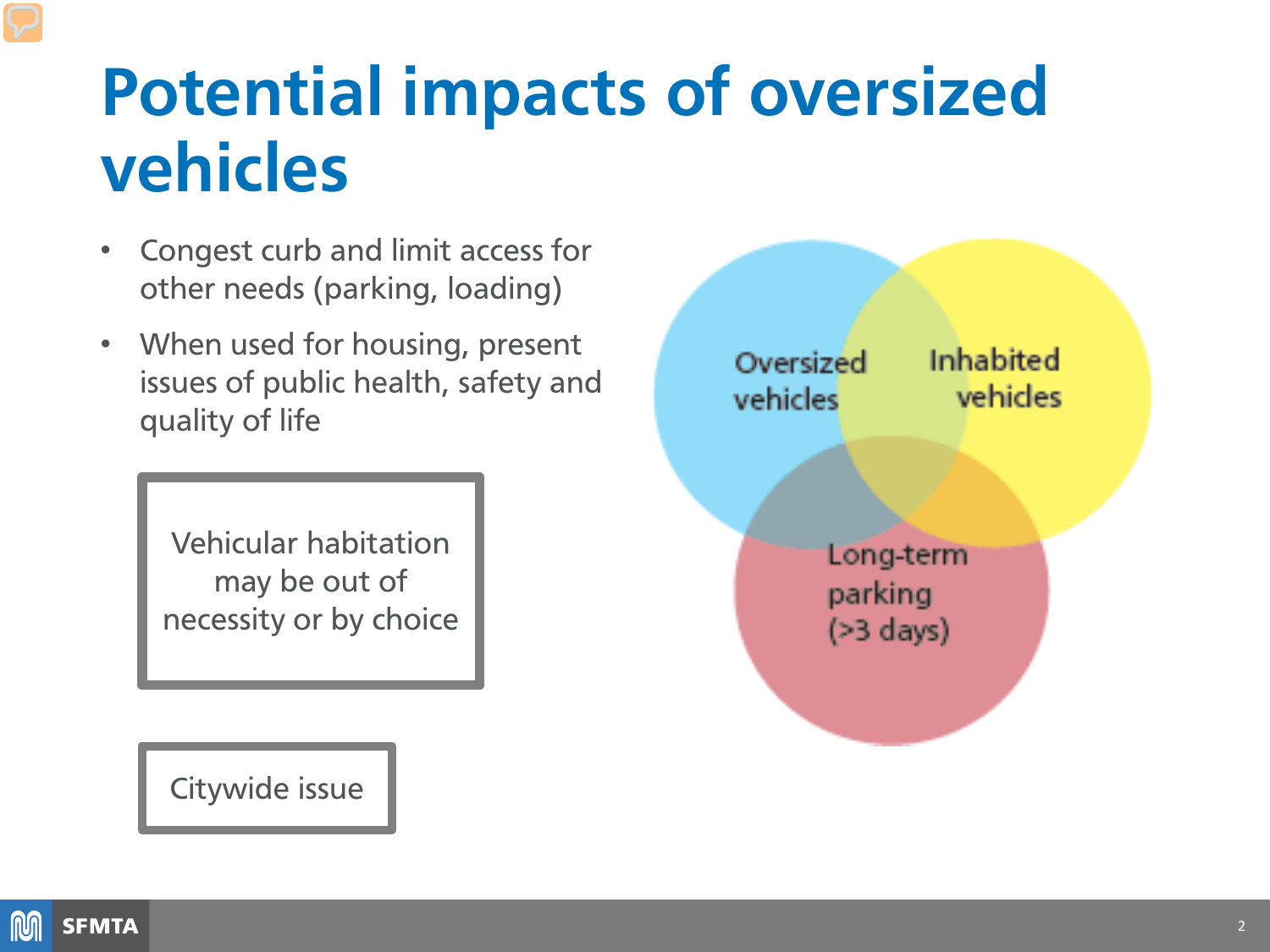### **Shortcomings of regulating oversized vehicles overnight**

- Does not address habitation of smaller vehicles (sedans, vans)
- Restrictions only apply during nighttime hours
- OV with an ADA placard is exempt from restriction
- Displaces people who are living in vehicles
- Moves the issue to other streets in the city
- Signs may be illegally removed and the restriction cannot be enforced
- Restriction may be opposed by homeowners/tenants/businesses who park their own oversized vehicles (such as a boat) on the street
- Does not address existing prohibition of vehicular habitation (citation must be issued to an individual, not the vehicle)

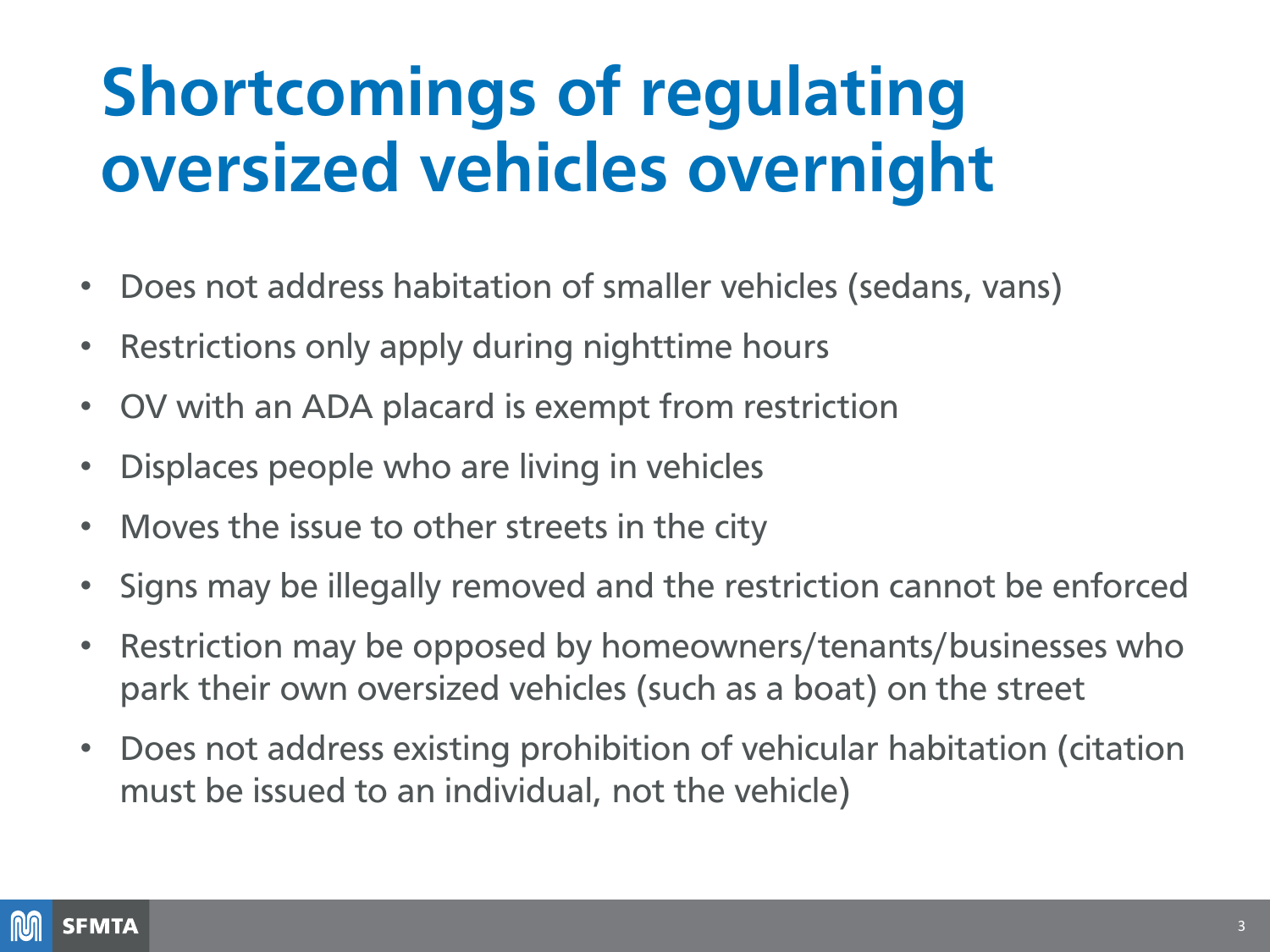## **Policy Guidelines**

- Mitigations
	- Programs to avoid or lessen impacts of parking penalties for low income and/or vulnerable people living in vehicles
- OV overnight restriction request review process
	- Evaluate and determine if there is an OV parking problem
	- Consider and recommend non-OV curb regulations as appropriate
	- Work with Vehicle Encampment Resolution Team in advance of OV overnight restriction (or other restrictions with impacts)
- Long-term solution
	- Work with key partners to advance sustainable and equitable responses to vehicular habitation